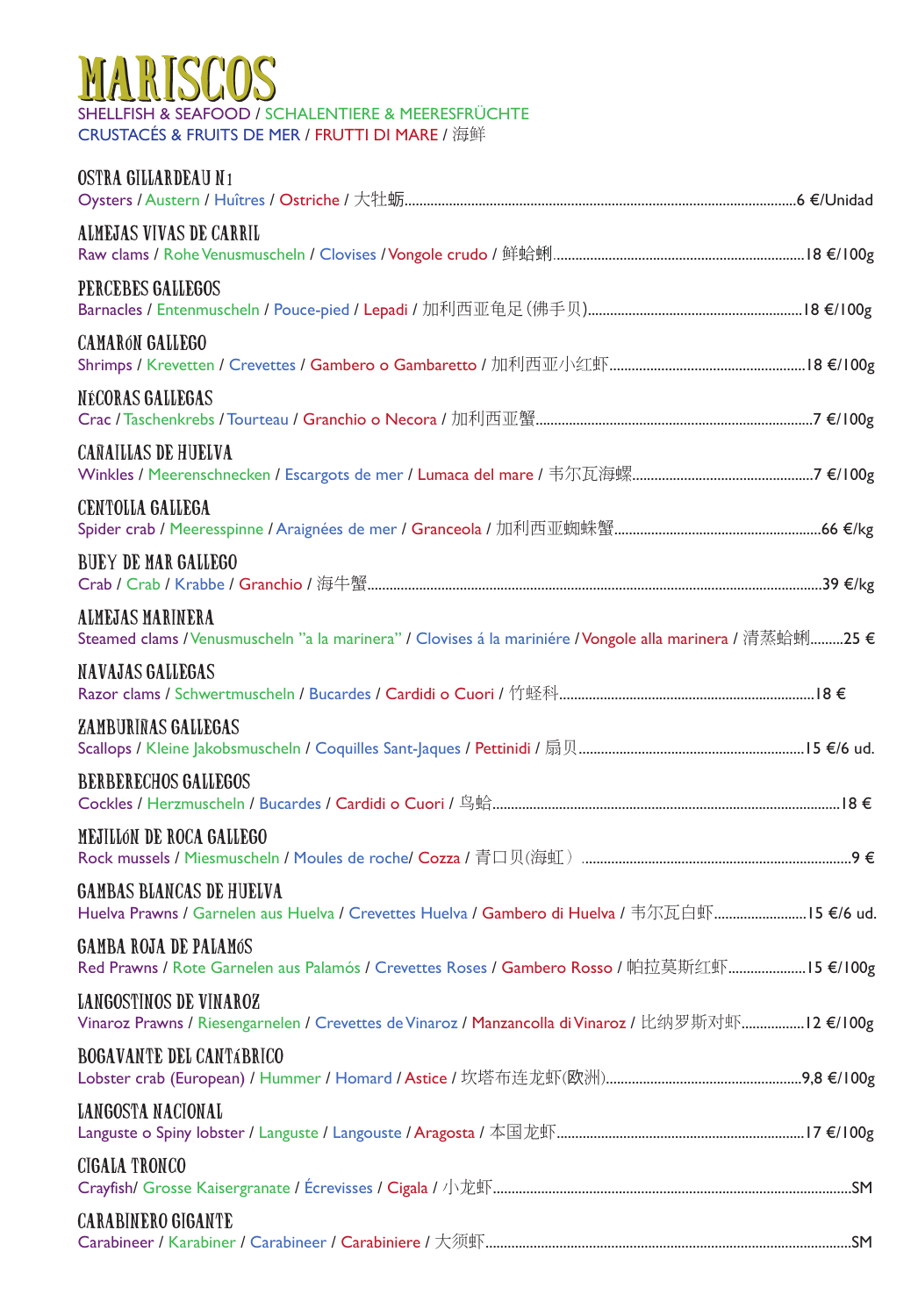# SURTIDO DE MARISCOS

#### SEAFOOD ASSORTMENT / AUSWAHL AN MEERESFRÜCHTEN ASSORTIMENT DE FRUITS DE MER / ASSORTIMENTO DI FRUTI DI MARE / 海鲜拼盘

| <b>MARISCO CONCHA</b><br>Grilled sea shell / Gegrillte Krustentiere |  |
|---------------------------------------------------------------------|--|
| <b>MARISCO PLANCHA</b>                                              |  |
| Grilled shelfish / Verschiedene gegrillte Krustentiere              |  |
|                                                                     |  |

### ENTRANTES, TAPAS Y PINTXOS ENTRANTES, TAPAS Y PINTXOS

ENTRANTS / VORSPEISEN / ENTRANTE / ANTIPASTI / 开胃菜, 小吃和串类

| <b>SUGERENCIAS:</b><br>SUGGESTIONS / VORSCHLÄGE / ENTRANTE / SUGGERIMENTI / 推荐                                                                                                                                                                                                              |
|---------------------------------------------------------------------------------------------------------------------------------------------------------------------------------------------------------------------------------------------------------------------------------------------|
|                                                                                                                                                                                                                                                                                             |
| SASHIMI DE ATÚN ROJO                                                                                                                                                                                                                                                                        |
| <b>TARTAR DE ATÚN ROJO</b>                                                                                                                                                                                                                                                                  |
| SASHIMI DE GAMBA BLANCA DE HUELVA<br>Huelva prawn sashimi / Sashimi mit Garnelen aus Huelva                                                                                                                                                                                                 |
| <b>FUSIÓN DE MARISCO</b><br>Mixed shellfish salat / Meeresfrüchtesalat / Salade de fruti de mer / Insalata di fruti di mare / 海鲜沙拉 Ⅰ   €                                                                                                                                                    |
| <b>JAMÓN DE BELLOTA, 100% IBÉRICO "5 JOTAS"</b>                                                                                                                                                                                                                                             |
| <b>FOIE DE PATO CASERO</b><br>Home-made duck foie / Hausgemachte Entenpastete                                                                                                                                                                                                               |
| <b>SELECCIÓN DE QUESOS</b>                                                                                                                                                                                                                                                                  |
| VENTRESCA DE BONITO CON CEBOLLA Y PIQUILLO 0 CON TOMATE ROSA<br>Ventresca tunny fidh with piquillo peppers or with pink tomato / "Ventresca" Thunfish mit Zwiebeln oder Rosa<br>Tomaten / Ventresca thon avec piquillo piment o tomate rose / Ventresca tonno bianco con .piquillo pepper o |
| <b>TOMATE ROSA DE BARBASTRO CON BURRATINA</b><br>Pink tomato with burratina / Rosa Tomaten aus Barbastro Burratina                                                                                                                                                                          |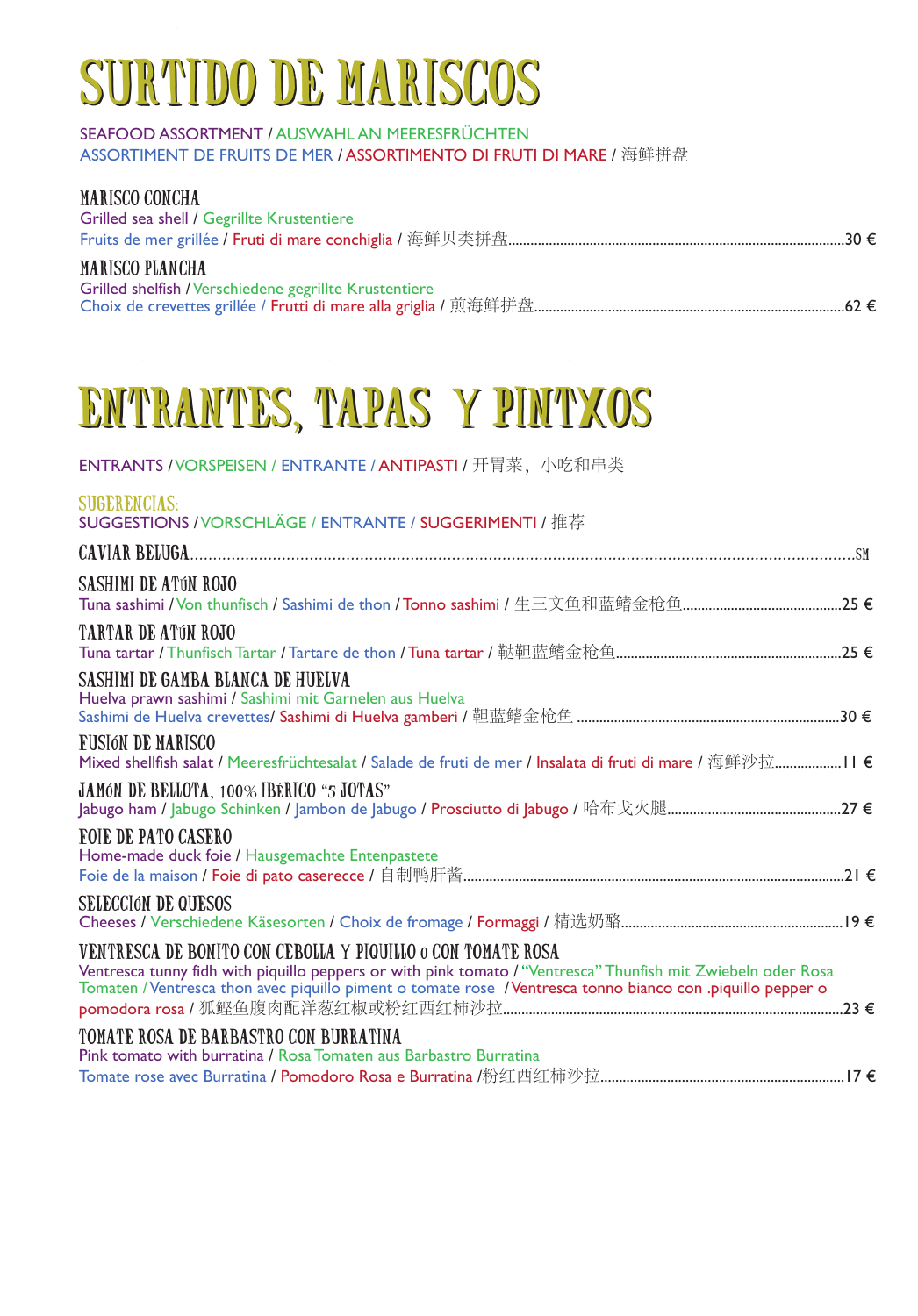### ENTRANTES, TAPAS Y PINTXOS

**ENTRANTS / VORSPEISEN / ENTRANTE / ANTIPASTI /** 开胃菜,小吃和串类

#### EN CALIENTE

HOT / HEISSE VORSPEISEN / HOT / CALDO / 热菜类

#### COLMENILLAS CON SALSA DE TRUFA NEGRA Y FOIE

| Mushrooms with foie and black truffle / Pilze mit Gänseleber und schwarzem Trüffel<br>Champignons au foie et sauce aux truffes noires / Funghi con foie gras e salsa al tartufo nero26 €<br>鹅肝黑松露配羊磨 |
|------------------------------------------------------------------------------------------------------------------------------------------------------------------------------------------------------|
| HUEVOS TRUFADOS CON PATATAS, SETAS SILVESTRES, TRUFA NEGRA Y CARABINERO<br>Carabineer Eggs with potatoes, mushrooms and black truffle<br>Karabiner Eier mit Kartoffeln, Pilze und schwarzem Trüffel  |
| Oeufs avec Carabineer, pommes de terre, champignons et truffe noire                                                                                                                                  |
| FOIE DE PATO A LA PLANCHA                                                                                                                                                                            |
| <b>SETAS SILVESTRES</b><br>Wild mushrooms / Waldpilze / Champignons sauvages / Funghi / 野生菇 …………………………………………………20 €                                                                                  |
| <b>ESPARRAGOS TRIGUEROS CON FOIE</b><br>Asparagus with foie / Grünner Spargel mit Foie / Asperges au foie / Asparagi con foie / 鹅肝配芦笋14 €                                                            |
| SURTIDO DE VERDURAS DE LA TEMPORADA<br>Seasonal vegetables/Rerschiedene Gemüse der Saison/Légumes de saison/Verdure di stagione /时令蔬菜拼盘16 €                                                          |
| PULPO A LA GALLEGA<br>Galice Octopus / Octopus "a la Gallega" / Poulpe a la gallega / Polpo alla Gallega / 加利西亚式煮章鱼 18 €                                                                             |
| <b>BRAZO DE PULPO A LA PLANCHA</b>                                                                                                                                                                   |
| <b>CHIPIRONES CON PIMIENTOS</b><br>Baby Squid with peppers / Baby Tintenfische mit Kleinen grünnen Paprika                                                                                           |
| <b>CALAMARES</b>                                                                                                                                                                                     |
| <b>PESCADITOS</b>                                                                                                                                                                                    |
| <b>SEPIA</b>                                                                                                                                                                                         |
| PIMIENTOS DE PADRÓN<br>Padrón peppers / Padrón paprika / Padrón poivrons / Padrón pepperoni / 帕德隆小青椒 (煎) 6 €                                                                                         |
| CROQUETA DE JAMÓN DE JABUGO<br>Jabugo Croquette / Jabugo Kroketten / Croquette de Jabugo / Crochetta di Jabugo / 哈布戈火腿丸子3 €                                                                          |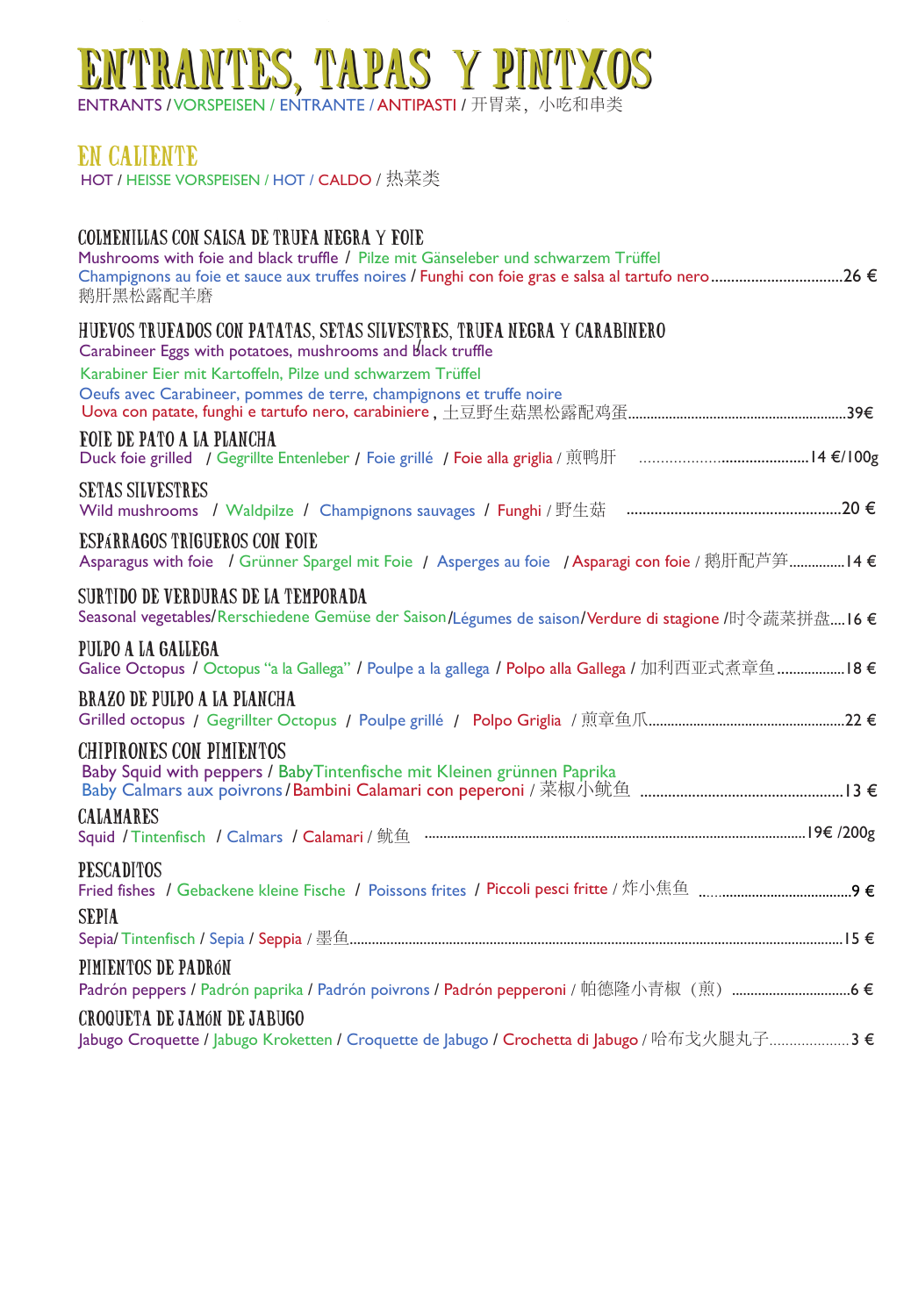

RICES / REIS / RIZ / RISSO / 米饭类 (至少两人份) *(Mínimo 2 personas / minimum 2 persons / minimum 2 personen /minime 2 personnes / minimo 2 persone)*

*Excepto fines de semana y festivos* / *Excluding weekends and holidays* / Außer an Wochenenden und Feiertagen / Sauf week-end et jours fériés */* Tranne i fine settimana e le vacanze

#### PAELLA DE MARISCO

|  |  | Seafood rice / Meeresfrüchten reis / Riz aux fruits de mer / Riso di fruti di mare / 海鲜饭21 €/pers. |  |
|--|--|----------------------------------------------------------------------------------------------------|--|
|  |  |                                                                                                    |  |

#### ARROZ NEGRO

Black rice / Schwarzer reis / Riz noir / Riso nero / 黑米饭..........................................................................21 €/pers.

#### ARROZ DE BOGAVANTE

Lobster rice / Reis mit hummer / Riz homard / Astice riso / 龙虾饭........................................................35 €/pers.

#### ARROZ CON CIGALAS

Rice with crayfish / Reis mit kaisergranaten / Riz aux écrevisses / Riso con cigala / 小龙虾烩饭...................SP

FIDEUA / 海鲜面.....................................................................................................................................................21 €/pers.

#### ARROZ O FIDEUA DE CARABINEROS

Carabineer rice / Reis oder fideua mit karabiner / Riz carabineer / Riso carabiniere / 须虾...............32 €/pers.

#### ARROZ O FIDEUA DE GAMBAS ROJAS

Red prawns rice / Reis mit rote garnelen / Riz aux crevettes roses / Riso gambero rosso /  $\mathfrak{M}$ sm .....30  $\epsilon$ /pers.

## DE COCHARY

WITH SPOON / MIT LÖFFEL / AVEC SPOON / CON CUCCHIAIO / 调羹类

#### SOPA DE PESCADO Y MARISCO

| <b>ALCACHOFAS</b>                                                                                      |
|--------------------------------------------------------------------------------------------------------|
|                                                                                                        |
| <b>BORRAJAS CON ALMEJAS</b><br>Borage with clams / Borretsch mit Venusmuscheln                         |
| TAGLIATELLE CON ALMEJAS, CARBONARA O BOLOGNESA                                                         |
| Tagliatelle with clams, carbonara or Bolognesa                                                         |
| Tagliatelle mit Venusmuscheln, Carbonara oder Bolognesa                                                |
| Tagliatelle aux palourdes, carbonara ou bolognesa                                                      |
| <b>GARBANZOS CON BOGAVANTE DEL CANTABRICO</b><br>Chickpeas with lobster crab / Kichererbsen mit hummer |

Pois chiches avec du homard / Ceci con astice / 龙虾鹰嘴豆汤..........................................................................................25 €

#### Disponemos en nuestra barra y vitrinas MÁS TAPAS, PINTXOS y SUGERENCIAS DE TEMPORADA

We have in our bar and showcases more Tapas, Pintxos and season Suggestions

Wir haben in unserer Bar und Vitrinen mehr Tapas, Pintxos und saisonale Vorschläge

Nous avons dans notre bar et présente plus Tapas, Pintxos et des Conseils saisone

Abbiamo nel nostro bar e vetrine più Tapas, Pintxos e Suggerimenti di stagione

我们的吧台还有更多小吃,串类和当季推荐的美味。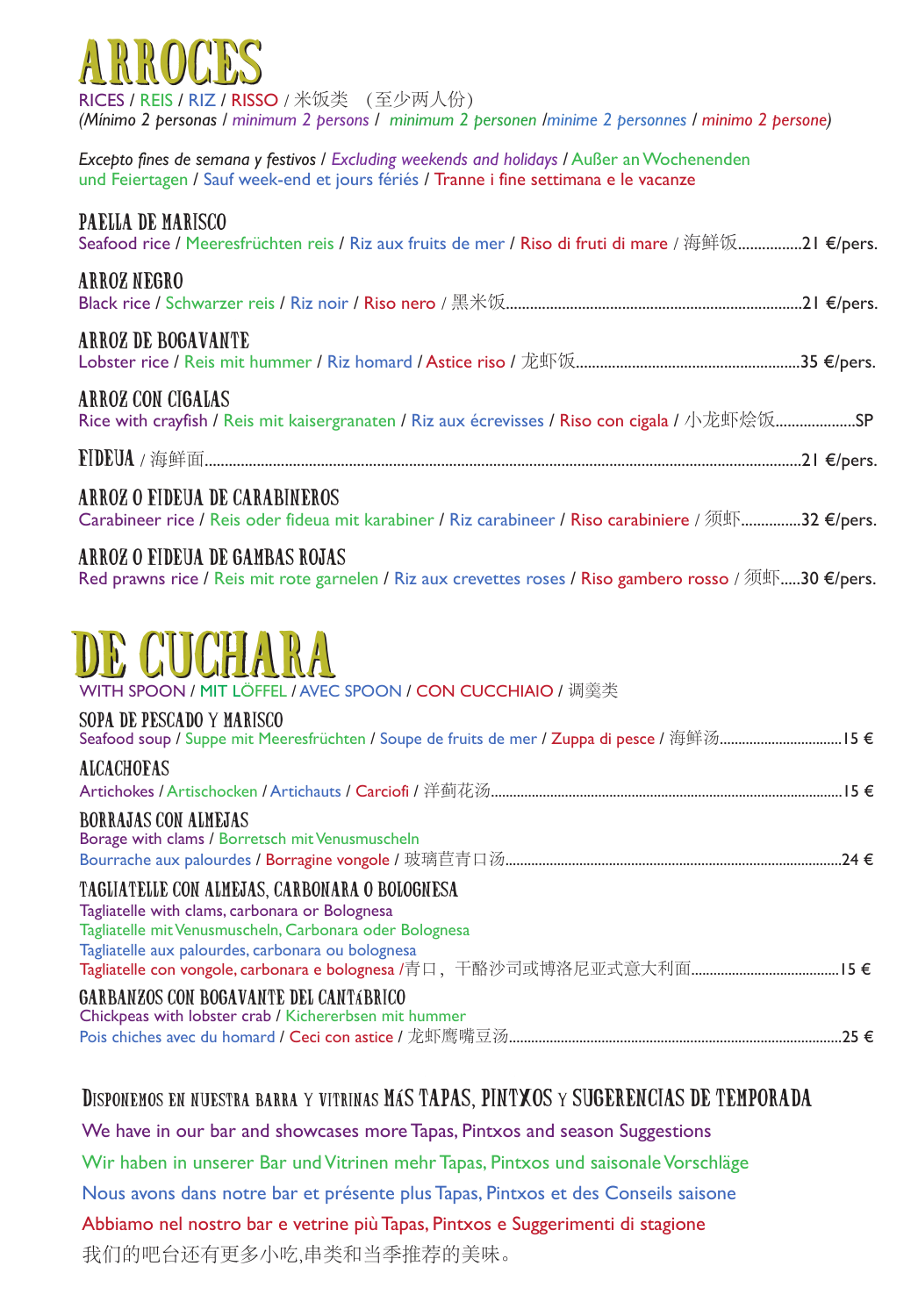### **ESCADOS**

FISHES / FISCHE / POISSONS / PESCE / 鱼类

LUBINA Sea bass / Wolfsbarsch / Loubine / Spigola / 鲈鱼

RODABALLO Turbot / Steinbutt / Turbot / Rombo / 多宝鱼 BESUGO

Bream / Goldbrasse / Pagre / Pagello / 海鲷

LENGUADO Sole / Seezunge / Sole / Sogliola / 比目鱼

RAPE Monkfish / Seeteufel / Lotte / Coda di rospo / 安康鱼 (琵琶鱼)

MERLUZA Hake / Seehecht / Merlu / Merluzzo / 鳕鱼

ANGULAS Elvers / Kleine Glasaale / Civelles / Cieche / 鳗鲡苗

OTROS PESCADOS (MERO, SAN PEDRO, CABRATXO, VENTRESCA DE BONITO etc.)

Other / Andere Fische / Autre / Altro / 其他鱼类(石斑鱼, 多利鱼(海鲂), 红蝎子鱼, 狐鲣腹肉等

### **CARNES**

MEATS / FLEISCH / VIANDES / CARNE /

| <b>CHULETÓN</b>                                                                                                           |  |
|---------------------------------------------------------------------------------------------------------------------------|--|
| <b>ENTRECOT</b>                                                                                                           |  |
| SOLOMILLO                                                                                                                 |  |
| <b>CABRITO AL AJILLO</b><br>Goatling with garlic / Babyziege mit Knoblauch                                                |  |
| <b>COSTILLAS DE CABRITO</b><br>Goatling Ribs / Babyziegen Rippen / Bébé chèvre côtes / Costine de Capra bambino / 小羊排19 € |  |
| RABO DE TORO                                                                                                              |  |